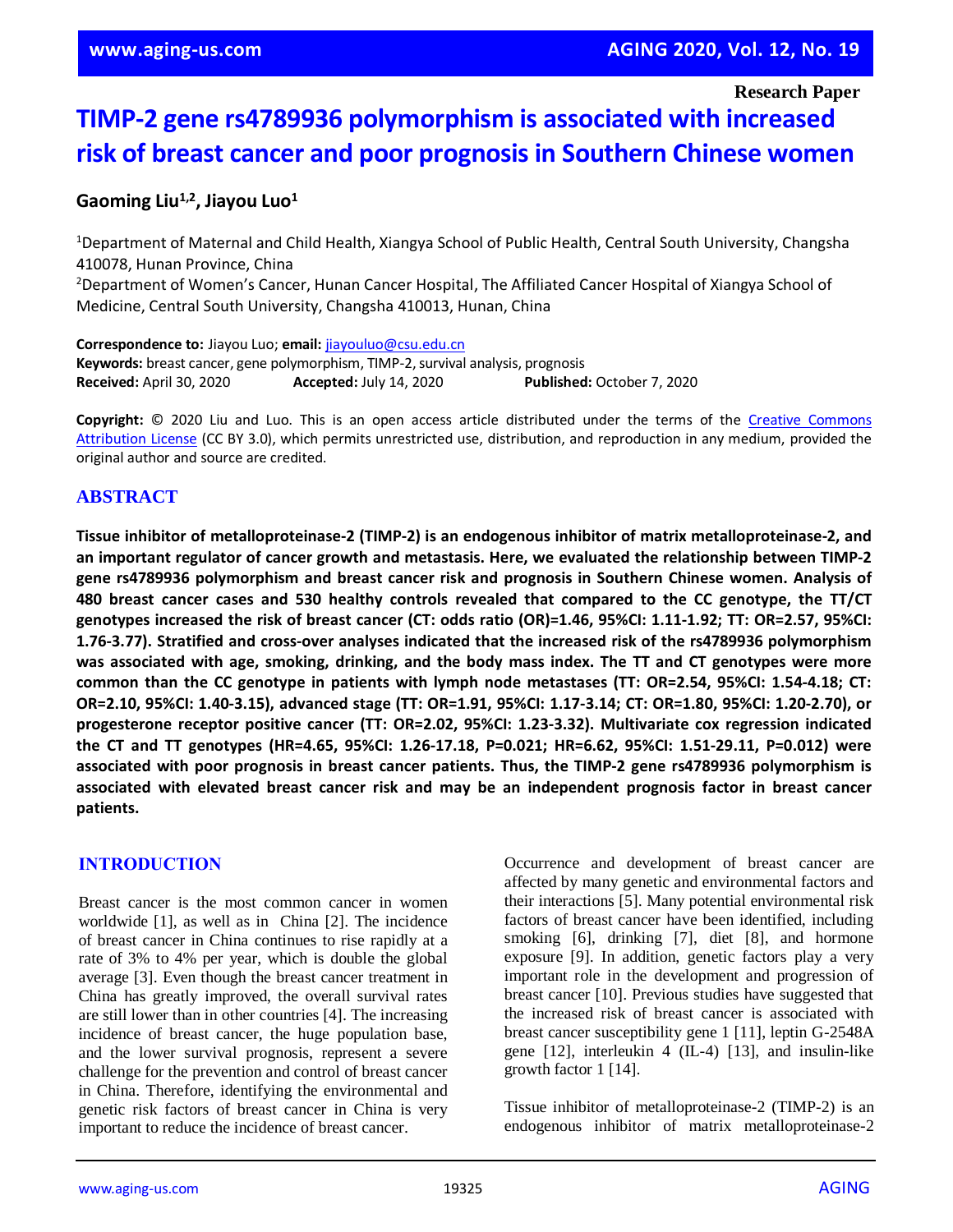(MMP-2)[15], an important enzyme in the regulation of cancer cell proliferation and metastasis [16]. MMP-2 is over-expressed in cancer tissues, and its increased expression correlates with advanced cancer stage and poor prognosis. TIMP-2 forms a complex with MMP-2, thus regulating MMP-2 proteolytic activity. TIMP-2 mutations on chromosome 17q25 can affect its binding to MMP-2, resulting in cancer development [17]. Previous studies have indicated that TIMP-2 gene polymorphism is associated with gastric cancer [18], lung cancer [19], and prostate cancer [20]. In addition, TIMP-2 gene rs4789936/CT genotype is associated with an increased risk of colorectal cancer compared with CC genotype [21]. A recent study from Northern Chinese population has suggested that the mutation of TIMP-2 gene rs4789936 polymorphism is not associated with an increased risk of breast cancer [22]. However, the results remain controversial due to the different eating habits, environmental factors, and genetic mutation frequency. In this study, we evaluated the relationship between TIMP-2 gene rs4789936 polymorphism and the risk of breast cancer in Southern Chinese population. We also performed a follow-up study to determine the effect of rs4789936 polymorphism on breast cancer prognosis.

## **RESULTS**

#### **Characteristics of study population**

The study included 480 breast cancer patients and 530 healthy controls; the main characteristics of the patient case group and the healthy control group are presented in Table 1. There were no significant differences in age  $(P=0.110)$ , BMI  $(P=0.405)$ , and drinking  $(P=0.283)$ . Notably, the distribution of drinking population was significantly different between the case group and the control group (19.4% vs 13.6%, P=0.013). Among the case population, 52.1% of breast cancer patients had tumors with diameter  $\geq$  2cm, 54.2% of patients belonged to stage I/II, 42.7% of patients were ER positive, 48.5% were PR positive, and 67.5% were her-2 positive. Follow-up revealed that 33.8% of patients received radiation alone, and 66.3% received chemotherapy and radiotherapy.

#### **TIMP-2 gene rs4789936 polymorphism and breast cancer risk**

The genotype of control group did not exhibit a departure from Hardy-Weinberg equilibrium (P>0.05). The genotype distributions of case and control groups are presented in Table 2. Compared with CC genotype, the patients with CT/TT genotype had an elevated risk of breast cancer (CT: OR=1.46, 95%CI:1.11-1.92, P=0.007; TT: OR=2.57, 95%CI: 1.76-3.77, P<0.001). Significant differences were also found using dominant model (CT+TT: OR=1.71, 95%CI: 1.33-2.20, P<0.001), recessive model (TT vs CT+CC: OR=2.19, 95%CI: 1.52-3.15, P<0.001), and allele model (T vs C: OR=1.69, 95%CI: 1.40-2.04, P<0.001). After adjusting for age, smoking, drinking, and BMI, significant differences were still observed. Detailed results are presented in Table 2. Stratified analysis (Table 3) indicated a significantly increased breast cancer risk in the homozygote model (TT vs CC) that was associated with age, smoking, drinking, and BMI. The heterozygote model (CT vs CC) was significant among population of <60 years, non-smokers and non-drinkers. For BMI>24, the dominant model showed an increased risk of breast cancer.

#### **Gene-environment interactions and breast cancer risk**

Using cross-over analysis, we evaluated the geneenvironment interactions (smoking and drinking) and the risk of breast cancer (Table 4). For non-smokers and non-drinkers, the TC genotype was not associated with an increased risk of breast cancer compared to the CC genotype. For smokers, the TC genotype increased the risk of breast cancer (OR=1.51, 95%CI: 1.12-2.02, P=0.006) compared to non-smokers carrying the CC genotype. For drinkers, an elevated risk of breast cancer was found in the TC genotype group compared to nondrinkers carrying the CC genotype (OR=1.53, 95%CI: 1.12-2.08, P=0.007). For non-smokers and nondrinkers, the TT genotype was associated with an increased breast cancer risk compared to the CC genotype, but smoking or drinking alone was not associated with an increased risk of breast cancer. However, drinkers and smokers carrying the TT genotype had a significantly increased risk of breast cancer compared to non-smokers and non-drinkers carrying the CC genotype (OR=5.56, 95%CI: 2.74- 11.63, P<0.001; OR=5.12, 95%C: 2.37-11.06, P<0.001). These results suggest that the interactions between the genotype and smoking or drinking are associated with increased breast cancer risk in Southern Chinese women.

#### **Association between rs4789936 polymorphism and clinical parameters of breast cancer patients**

We further explored the association between clinical parameters and rs4789936 polymorphism among breast cancer patients (Table 5). Compared to CC genotype, the TT and CT genotypes were associated with lymph node metastases (TT: OR=2.54, 95%CI: 1.54-4.18, P<0.001; CT: OR=2.10, 95%CI: 1.40-3.15, P<0.001), advanced stage (TT: OR=1.91, 95%CI: 1.17-3.14, P=0.010; CT: OR=1.80, 95%CI: 1.20-2.70, P=0.005),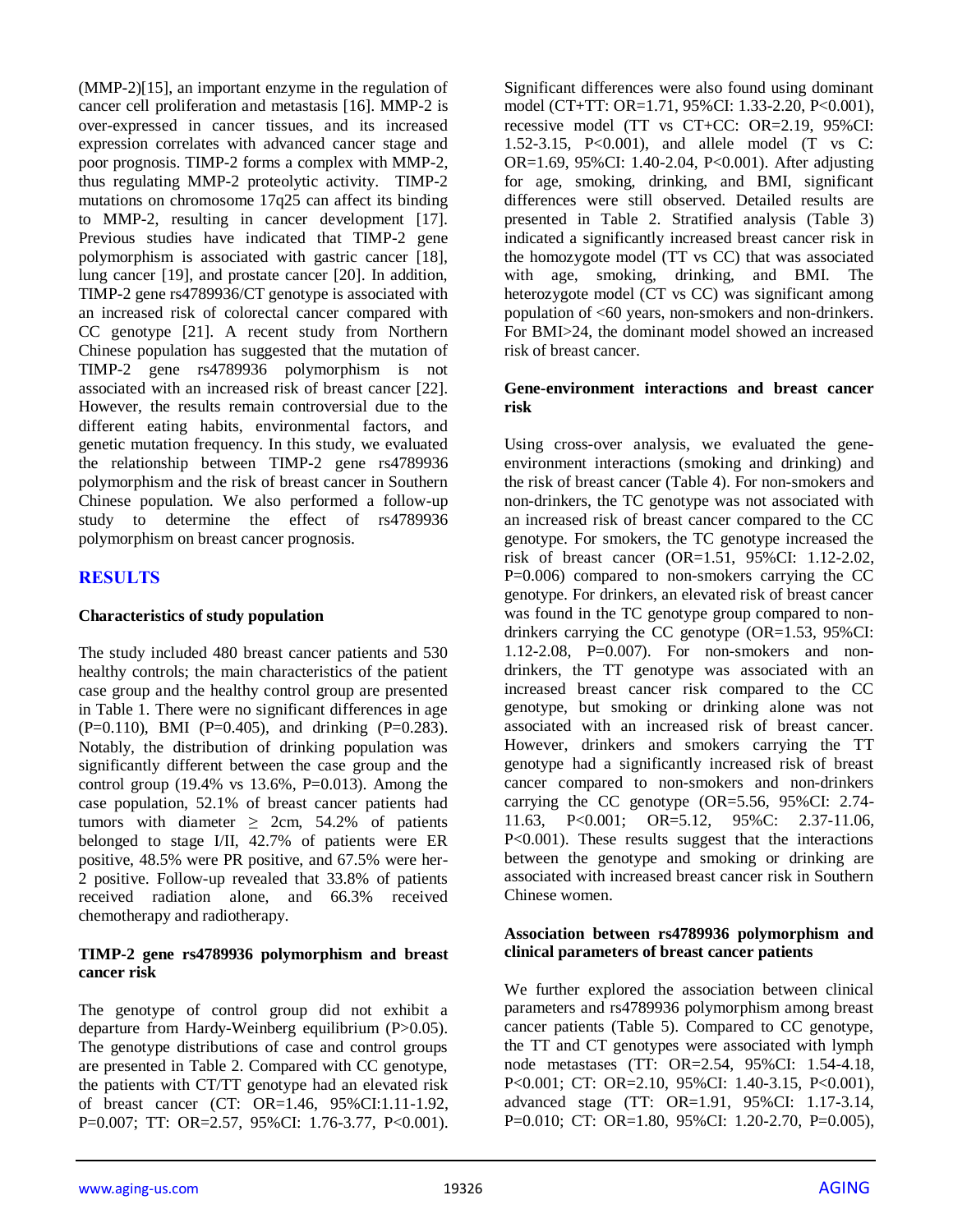| Table 1. General characteristics of case group and control group. |  |  |  |  |  |  |  |  |
|-------------------------------------------------------------------|--|--|--|--|--|--|--|--|
|-------------------------------------------------------------------|--|--|--|--|--|--|--|--|

| <b>Parameters</b>     | Case group     | Control group  | $\chi^2/t$ | ${\bf P}$ |
|-----------------------|----------------|----------------|------------|-----------|
| Age(y)                | $49.6 \pm 7.0$ | $50.3 \pm 6.9$ | 1.598      | 0.110     |
| BMI $(kg/m2)$         | $23.6 \pm 3.0$ | $23.7 \pm 3.2$ | 0.832      | 0.405     |
| Smoking (n, %)        | 93(19.4%)      | 72(13.6%)      | 6.178      | 0.013     |
| Drinking (n, %)       | 115(24.0%0)    | $112(21.1\%)$  | 1.1555     | 0.283     |
| Tumor size, cm        |                |                |            |           |
| $<$ 2 $cm$            | 230(47.9%)     |                |            |           |
| $\geq$ 2cm            | 250(52.1%)     |                |            |           |
| Lymph node metastases |                |                |            |           |
| Yes                   | 231(48.1%)     |                |            |           |
| No                    | 249(51.9%)     |                |            |           |
| <b>Stage</b>          |                |                |            |           |
| I/II                  | 260(54.2%)     |                |            |           |
| <b>III/IV</b>         | 220(45.8%)     |                |            |           |
| ER                    |                |                |            |           |
| Positive              | 205(42.7%)     |                |            |           |
| Negative              | 275(57.3%)     |                |            |           |
| <b>PR</b>             |                |                |            |           |
| Positive              | 233(48.5%)     |                |            |           |
| Negative              | 247(51.5%)     |                |            |           |
| $Her-2$               |                |                |            |           |
| Positive              | 324(67.5%)     |                |            |           |
| Negative              | 156(32.5%)     |                |            |           |
| Treatment             |                |                |            |           |
| Radiation             | 162(33.8%)     |                |            |           |
| Chemoradiotherapy     | 318(66.3%)     |                |            |           |

ER, estrogen receptor; PR, progesterone receptor.

| <b>Modes</b> | Genotype      | Case $(n, \frac{9}{6})$ | Control $(n, %)$ | OR (95%CI)          | P       | OR (95%CI)*         | $P^*$   |
|--------------|---------------|-------------------------|------------------|---------------------|---------|---------------------|---------|
| rs4789936    |               |                         |                  |                     |         |                     |         |
| Co-dominant  | <sub>CC</sub> | 204(42.5%)              | 296(55.8%)       | 1.00                |         |                     |         |
| Heterozygote | <b>CT</b>     | 182(37.9%)              | 181(34.2%)       | $1.46(1.11-1.92)$   | 0.007   | $1.45(1.10-1.91)$   | 0.007   |
| Homozygote   | TT            | 94(19.6%)               | $53(10.0\%)$     | $2.57(1.76-3.77)$   | < 0.001 | $2.41(1.63-3.55)$   | < 0.001 |
| Dominant     | CC            | 204(42.5%)              | 296(55.8%)       | 1.00                |         |                     |         |
|              | $CT+TT$       | 276(57.5%)              | 234(44.2%)       | $1.71(1.33-2.20)$   | < 0.001 | $1.68(1.30-2.15)$   | < 0.001 |
| Recessive    | $CT+CC$       | 386(80.4%)              | 477(90.0%)       | 1.00                |         |                     |         |
|              | TT            | 94(19.6%)               | $53(10.0\%)$     | $2.19(1.52 - 3.15)$ | < 0.001 | $2.05(1.42 - 2.97)$ | < 0.001 |
| Allele       | C             | 590(61.4%)              | 773(72.9%)       | 1.00                |         |                     |         |
|              | T             | 370(38.5%)              | $287(27.1\%)$    | $1.69(1.40-2.04)$   | < 0.001 |                     |         |

|  |  |  |  |  | Table 2. Genotype of frequencies of TIMP-2 gene rs4789936 in cases and controls. |
|--|--|--|--|--|----------------------------------------------------------------------------------|
|--|--|--|--|--|----------------------------------------------------------------------------------|

\*Adjust age, smoking, drinking, and BMI.

| Table 3. Stratified analyses between rs4789936 polymorphism and the risk of breast cancer. |  |  |
|--------------------------------------------------------------------------------------------|--|--|
|--------------------------------------------------------------------------------------------|--|--|

|                 |         | <b>Case/Control</b> |           |                     |       |                    |         |                   |         |                     |                  |
|-----------------|---------|---------------------|-----------|---------------------|-------|--------------------|---------|-------------------|---------|---------------------|------------------|
| <b>Variable</b> | CC.     | <b>CT</b>           | <b>TT</b> | CT vs CC            |       | <b>TT</b> vs CC    | P       | TT vs CT+CC       | P       | TT+CT vs CC         | $\boldsymbol{P}$ |
| Age             |         |                     |           |                     |       |                    |         |                   |         |                     |                  |
| < 60            | 133/188 | 104/103             | 67/36     | $1.43(1.00-2.03)$   | 0.047 | $2.63(1.66-4.18)$  | < 0.001 | $2.29(1.47-3.55)$ | < 0.001 | 1.74(1.27-2.38)     | 0.001            |
| $\geq 60$       | 71/108  | 78/78               | 27/17     | $1.52(0.99-2.35)$   | 0.058 | $2.42(1.23-4.75)$  | 0.011   | 1.98(1.04-3.78)   | 0.037   | $1.68(1.12 - 2.53)$ | 0.013            |
| Smoking         |         |                     |           |                     |       |                    |         |                   |         |                     |                  |
| Yes             | 27/33   | 28/29               | 38/10     | $1.18(0.57 - 2.44)$ | 0.655 | $4.64(1.96-11.00)$ | < 0.001 | $4.28(1.95-9.40)$ | < 0.001 | $2.07(1.09-3.94)$   | 0.027            |
| N <sub>0</sub>  | 177/263 | 154/152             | 56/43     | $1.51(1.12-2.02)$   | 0.006 | $1.94(1.25-3.01)$  | 0.003   | $1.63(1.07-2.49)$ | 0.023   | $1.60(1.22 - 2.10)$ | 0.001            |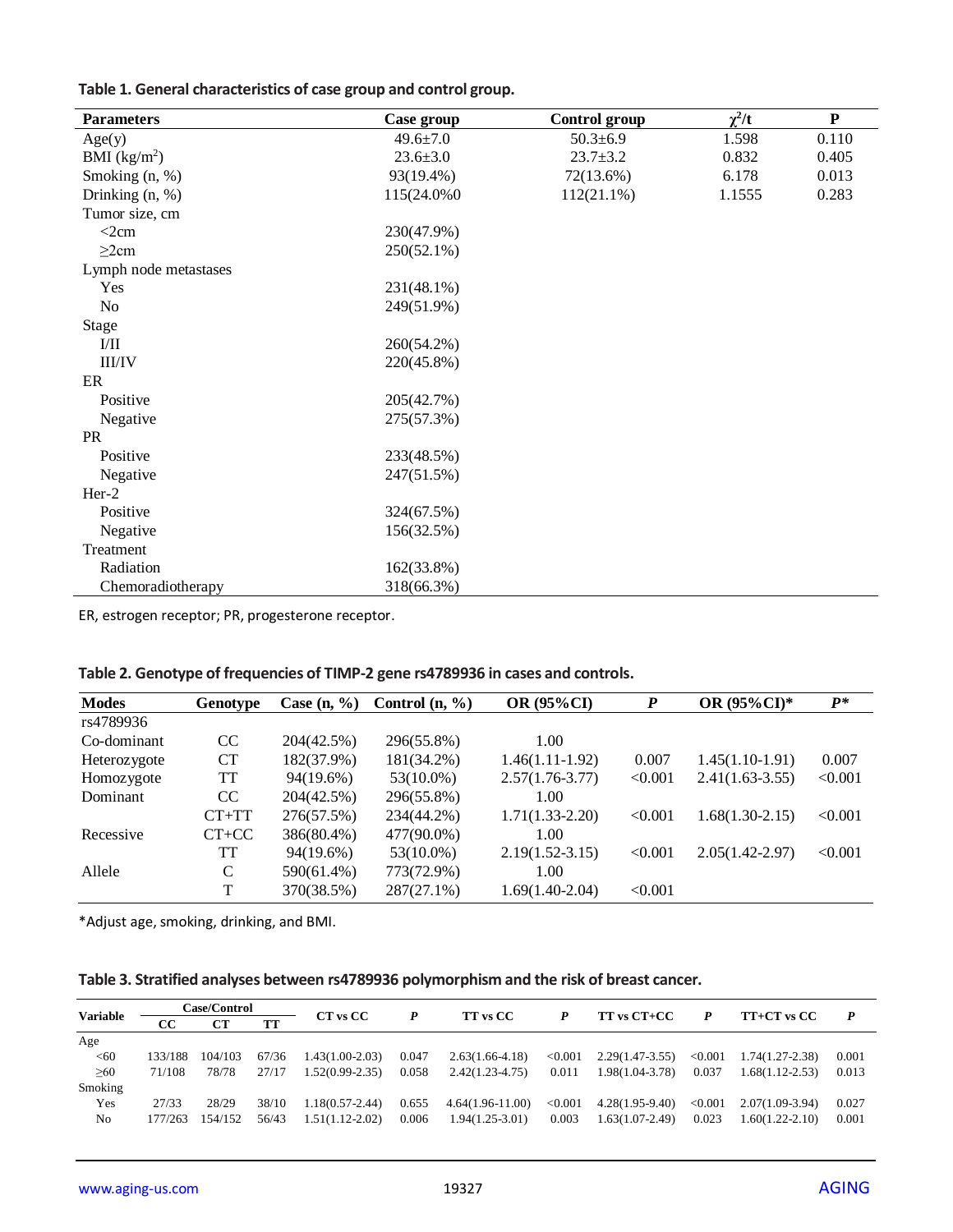| Drinking       |         |         |       |                     |       |                    |            |                   |       |                     |         |
|----------------|---------|---------|-------|---------------------|-------|--------------------|------------|-------------------|-------|---------------------|---------|
| Yes            | 48/64   | 36/39   | 31/9  | $1.23(0.68-2.22)$   | 0.489 | $4.59(2.00-10.55)$ | < 0.001    | $1.86(1.10-3.15)$ | 0.021 | $4.22(1.91 - 9.36)$ | < 0.001 |
| N <sub>0</sub> | 156/232 | 146/142 | 63/44 | $1.53(1.12 - 2.08)$ | 0.007 | $2.13(1.38-3.29)$  | 0.001      | $1.77(1.17-2.68)$ | 0.007 | $1.67(1.62 - 2.22)$ | < 0.001 |
| BMI            |         |         |       |                     |       |                    |            |                   |       |                     |         |
| >24            | 84/126  | 69/53   | 43/10 | $1.95(1.24 - 3.07)$ | 0.004 | $6.45(3.07-13.54)$ | ${<}0.001$ | 1.78(0.99-3.20)   | 0.054 | 2.67(1.76-4.04)     | < 0.001 |
| $\leq$ 24      | 120/170 | 113/128 | 51/43 | $1.25(0.89-1.77)$   | 0.203 | $1.68(1.05-2.68)$  | 0.030      | $2.50(1.58-3.97)$ | 0.000 | $1.36(0.99 - 1.87)$ | 0.058   |

| G      | E        | Case/control | OR (95%CI)          | P       |
|--------|----------|--------------|---------------------|---------|
| TT/CC  | Smoking  |              |                     |         |
| $+$    | $^{+}$   | 38/10        | $5.56(2.74-11.63)$  | < 0.001 |
| $+$    |          | 56/43        | $1.94(1.25-3.01)$   | 0.003   |
|        | $^{+}$   | 27/33        | $1.22(0.71 - 2.09)$ | 0.480   |
|        |          | 177/263      | 1.00                |         |
| TC/CC  | Smoking  |              |                     |         |
| $+$    | $^{+}$   | 28/29        | $1.51(1.12-2.02)$   | 0.006   |
| $+$    |          | 154/152      | $1.43(0.83 - 2.49)$ | 0.199   |
|        | $^{+}$   | 27/33        | $1.22(071-2.09)$    | 0.480   |
|        |          | 177/263      | 1.00                |         |
| TT/CC  | Drinking |              |                     |         |
| $^{+}$ | $^{+}$   | 31/9         | $5.12(2.37-11.06)$  | < 0.001 |
| $+$    |          | 63/44        | $2.13(1.38-3.29)$   | 0.001   |
|        | $+$      | 48/64        | $1.55(0.99-2.44)$   | 0.055   |
|        |          | 156/232      | 1.00                |         |
| TC/CC  | Drinking |              |                     |         |
| $+$    | $^{+}$   | 36/39        | $1.53(1.12 - 2.08)$ | 0.007   |
| $+$    |          | 146/142      | $1.37(0.84 - 2.26)$ | 0.209   |
|        | $^{+}$   | 48/64        | $1.55(0.99 - 2.44)$ | 0.055   |
|        |          | 156/232      | 1.00                |         |

## **Table 4. Genetic environment factors 2\*4 fork analysis.**

# **Table 5. Association between rs4789936 polymorphism and clinical parameters in patients with breast cancer.**

| <b>Parameters</b>              | cc     | CT                  | $\boldsymbol{P}$ | <b>TT</b>           | $\boldsymbol{P}$ | <b>CT/TT</b>        | $\boldsymbol{P}$ |
|--------------------------------|--------|---------------------|------------------|---------------------|------------------|---------------------|------------------|
| Tumor size                     |        |                     |                  |                     |                  |                     |                  |
| $>2$ cm vs $<2$ cm             | 107/97 | 92/90               |                  | 51/43               |                  | 143/133             |                  |
| OR (95%CI)                     | 1.00   | $0.93(0.62 - 1.38)$ | 0.709            | $1.08(0.66 - 1.76)$ | 0.772            | $0.98(0.68-1.40)$   | 0.890            |
| Lymph node metastases          |        |                     |                  |                     |                  |                     |                  |
| Yes vs No                      | 75/129 | 100/82              |                  | 56/38               |                  | 156/120             |                  |
| OR (95%CI)                     | 1.00   | $2.10(1.40-3.15)$   | < 0.001          | $2.54(1.54-4.18)$   | < 0.001          | $2.24(1.54-3.24)$   | < 0.001          |
| Stage                          |        |                     |                  |                     |                  |                     |                  |
| $III+IV/I+II$                  | 76/128 | 94/88               |                  | 50/44               |                  |                     |                  |
| OR (95%CI)                     | 1.00   | $1.80(1.20-2.70)$   | 0.005            | $1.91(1.17-3.14)$   | 0.010            | $1.84(1.27-2.66)$   | 0.001            |
| ER                             |        |                     |                  |                     |                  |                     |                  |
| Positive vs Negative           | 92/112 | 75/107              |                  | 38/56               |                  |                     |                  |
| OR (95%CI)                     | 1.00   | $0.85(0.57-1.28)$   | 0.441            | $0.83(0.50-1.36)$   | 0.450            | $0.84(0.59-1.22)$   | 0.363            |
| <b>PR</b>                      |        |                     |                  |                     |                  |                     |                  |
| Positive vs Negative           | 86/118 | 91/91               |                  | 56/38               |                  |                     |                  |
| OR (95%CI)                     | 1.00   | $1.37(0.92 - 2.05)$ | 0.123            | $2.02(1.23-3.32)$   | 0.005            | $1.56(1.08-2.52)$   | 0.016            |
| $Her-2$                        |        |                     |                  |                     |                  |                     |                  |
| Positive vs Negative           | 138/66 | 132/50              |                  | 62/32               |                  |                     |                  |
| OR (95%CI)                     | 1.00   | $1.26(0.82 - 1.95)$ | 0.297            | $0.93(0.55 - 1.56)$ | 0.773            | $1.13(0.77 - 1.67)$ | 0.535            |
| Treatment                      |        |                     |                  |                     |                  |                     |                  |
| Radiation vs Chemoradiotherapy | 74/130 | 65/117              |                  | 27/67               |                  |                     |                  |
| OR (95%CI)                     | 1.00   | $1.03(0.68-1.55)$   | 0.909            | $1.41(0.83 - 2.40)$ | 0.202            | $1.14(0.78-1.66)$   | 0.503            |

ER, estrogen receptor; PR, progesterone receptor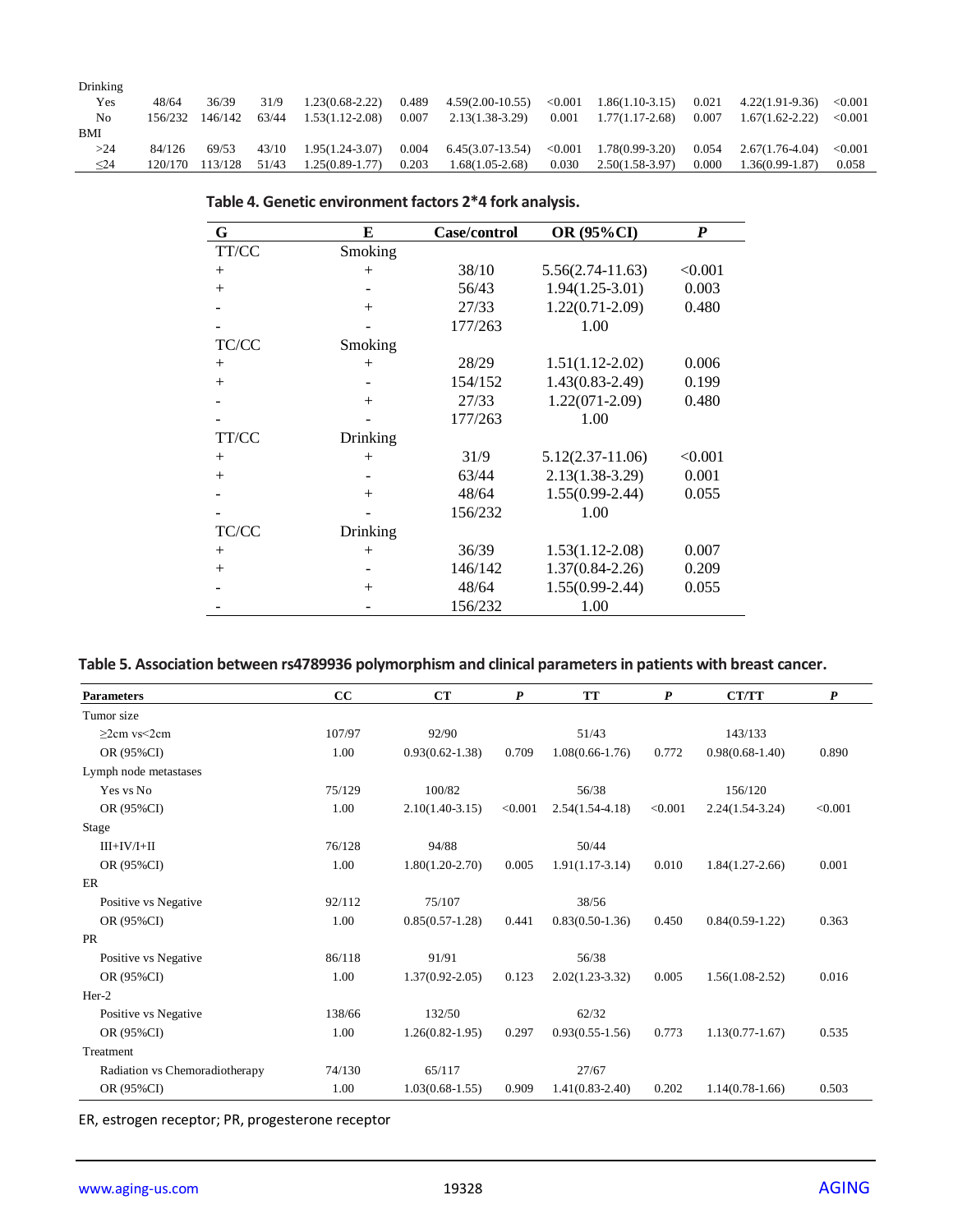and PR positive status (TT: OR=2.02, 95%CI: 1.23- 3.32, P=0.005). The T genotype frequency was not related to tumor size, ER, Her-2, or treatment.

#### **TIMP-2 gene rs4789936 polymorphism and prognosis of breast cancer patients**

Follow-up analysis of breast cancer patients showed a median survival time of 17.6 months. The Kaplan-Meier analysis indicated that the TT/CT genotypes had a poor survival prognosis compared to the CC genotype (CT vs CC: P=0.005; TT vs CC: P<0.001, Figure 1A). Patients with CT and TT genotypes also had poor survival rates  $(P<0.001$ , Figure 1B) compared to CC patients. The univariate cox regression indicated that CT and TT genotypes were associated with a poor overall survival prognosis (HR=5.97, 95%CI: 1.99- 17.95, P=0.001; HR=5.28, 95%CI: 1.39-20.03, P=0.014). After adjusting the clinical parameters, the CT and TT genotypes (HR=4.65, 95%CI: 1.26-17.18, P=0.021; HR=6.62, 95%CI: 1.51-29.11, P=0.012) were still associated with poor prognosis of breast cancer patients (Table 6). Advanced stage, lymph node metastases, and Her-2 positive status were also predictors of a poor prognosis.

## **DISCUSSION**

The main findings of this study are the following: (1) The TIMP-2 gene rs4789936 polymorphism is associated with an increased risk of breast cancer in Southern Chinese women; (2) There are interactions between SNP rs4789936 polymorphism, smoking, drinking, and breast cancer risk; (3) The rs4789936 TT and CT genotypes are more frequent in breast cancer patients with lymph node metastases, advanced stage, and PR positive status; (4) The rs4789936 TT and CT genotypes are associated with a poor prognosis in breast cancer patients.

Tissue inhibitors of metalloproteinases (TIMPs) are natural inhibitors of MMPs that are overexpressed in many tumors and stromal tissues [23]. The TIMPs have two functional domains: the N-terminal region containing the MMP binding site, and the C-terminal region [24]. TIMP-2 inhibits the MMP-mediated proteolysis, and TIMP-2 decreased expression has been associated with cancer progression. TIMP-2 forms a stable complex with MMP-1 precursor to prevent MMP-1 activation. In addition, TIMP-2 can bind to MMP and directly inhibit its catalytic activity [25]. A previous study has indicated that the dynamic balance between TIMP-2 and MMP-2 can affect tumor invasion and metastasis [26]. A decreased expression of TIMP in tumor tissues results in increased activity of MMP and its increased degradation of the

extracellular matrix, thus promoting tumor cell invasion and metastasis [27, 28].

The rs4789936 polymorphism is the transition from C to T that causes a synonymous amino acid change, which can result in dysregulated transcription of the TIMP-2 gene. TIMP-2 gene mutations have been associated with many diseases, including acne vulgaris [29], intracerebral hemorrhage [30], and cancer [31]. A previous study has indicated that TIMP-2 gene rs817990 and rs2277698 polymorphisms affect the risk of primary ovarian insufficiency in women [32]. In addition, two SNPs (rs7501477 and rs8136830) have been associated with an increased risk of breast cancer [33].

A recent case-control study to assess the association between TIMP-2 polymorphism and breast cancer in Northern Chinese population has suggested that the rs2277698 gene polymorphism is associated with a decreased risk of breast cancer [22]. This result is different from our study. Our results show that the T allele of rs4789936 is a risk factor for breast cancer in



**Figure 1.** Kaplan-Meier analysis of breast cancer prognosis and rs4789936 polymorphism ((**A**) TT vs CT vs CC; (**B**) CT+TT vs CC).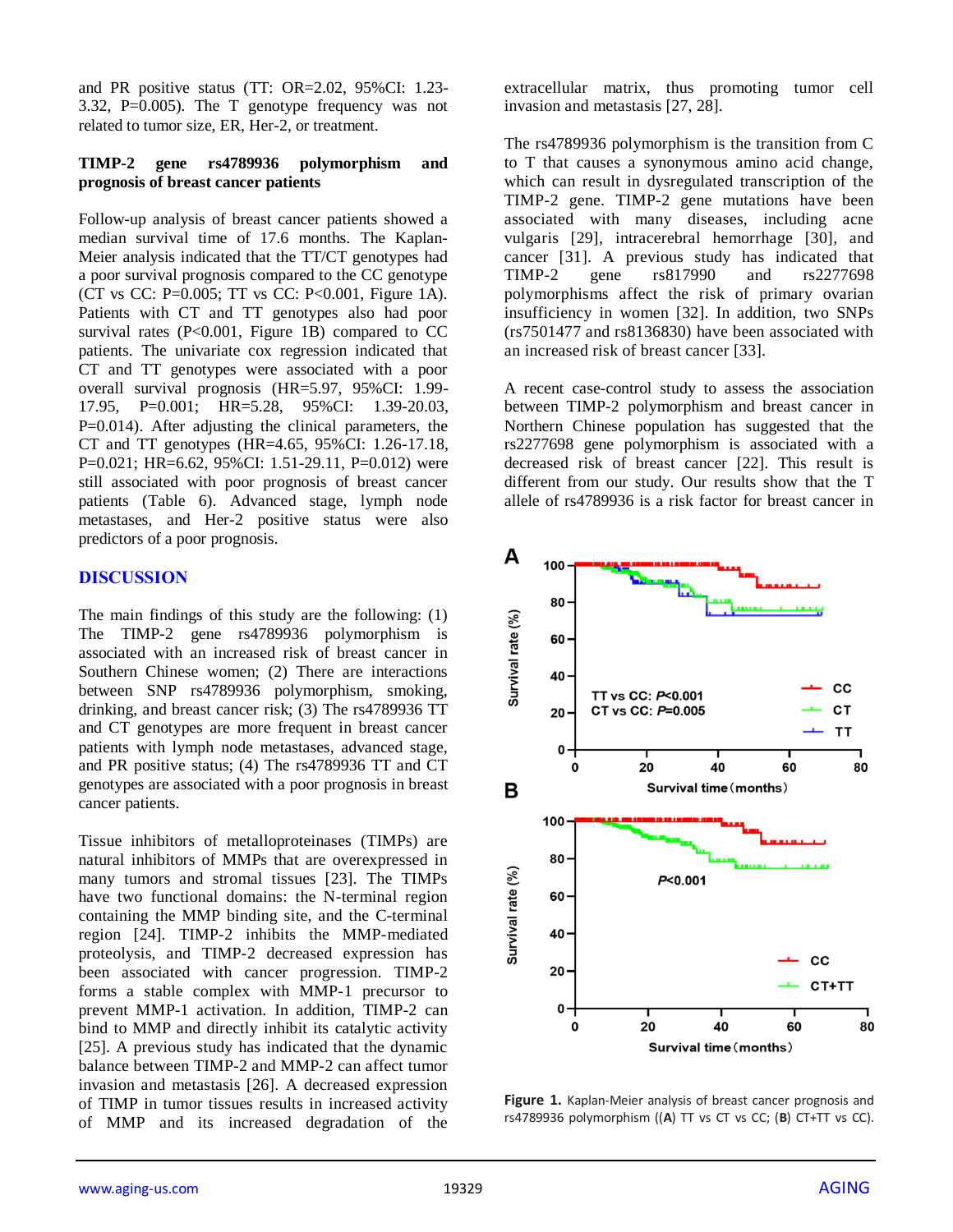|                       | Univariate analysis  |                  | <b>Multivariate analysis</b> |       |  |
|-----------------------|----------------------|------------------|------------------------------|-------|--|
| <b>Factors</b>        | <b>HR (95%CI)</b>    | $\boldsymbol{P}$ | <b>HR (95%CI)</b>            | P     |  |
| Age, year             |                      |                  |                              |       |  |
| $≥60$ vs <60          | $1.43(0.64 - 3.19)$  | 0.386            | $1.24(0.54 - 2.83)$          | 0.617 |  |
| Smoking               |                      |                  |                              |       |  |
| Yes vs No             | $0.85(0.29-2.49)$    | 0.770            | $0.76(0.26-2.24)$            | 0.613 |  |
| Drinking              |                      |                  |                              |       |  |
| Yes vs No             | $0.36(0.11-1.19)$    | 0.094            | $0.55(0.15-2.00)$            | 0.365 |  |
| BMI                   |                      |                  |                              |       |  |
| >24 vs $\leq$ 24      | $1.06(0.48-2.36)$    | 0.890            | $0.87(0.38-2.00)$            | 0.747 |  |
| Tumor size            |                      |                  |                              |       |  |
| $>2cm$ vs $<2cm$      | $0.82(0.37-1.81)$    | 0.617            | $0.46(0.20-1.09)$            | 0.077 |  |
| Lymph node metastases |                      |                  |                              |       |  |
| Yes vs No             | $2.35(1.05-5.28)$    | 0.038            | $2.85(1.03 - 7.83)$          | 0.043 |  |
| Stage                 |                      |                  |                              |       |  |
| $II/IV$ vs $I/II$     | $3.81(1.52 - 9.51)$  | 0.004            | $1.91(1.67-4.76)$            | 0.016 |  |
| ER                    |                      |                  |                              |       |  |
| Positive vs negative  | $0.76(0.33-1.77)$    | 0.524            | $0.61(0.24-1.58)$            | 0.306 |  |
| <b>PR</b>             |                      |                  |                              |       |  |
| Positive vs negative  | $1.40(0.64 - 3.09)$  | 0.403            | $0.62(0.26 - 1.47)$          | 0.273 |  |
| $Her-2$               |                      |                  |                              |       |  |
| Positive vs negative  | $3.79(1.14 - 12.63)$ | 0.030            | $2.37(1.73 - 7.56)$          | 0.041 |  |
| Treatment             |                      |                  |                              |       |  |
| Radiation vs          | $2.27(1.05-4.92)$    | 0.037            | $1.86(0.81 - 4.29)$          | 0.146 |  |
| chemoradiotherapy     |                      |                  |                              |       |  |
| rs4789936             |                      |                  |                              |       |  |
| CT vs CC              | 5.97(1.99-17.95)     | 0.001            | $4.65(1.26 - 17.18)$         | 0.021 |  |
| TT vs CC              | $5.28(1.39-20.03)$   | 0.014            | $6.62(1.51-29.11)$           | 0.012 |  |

**Table 6. Prognostic factors in cox regression for breast cancer.**

Southern Chinese women. There are several factors that may explain these differences. First, the eating habits are different between the two populations. In Northern China, people eat cooked wheat food, while in Southern China people prefer rice. Second, the environmental factors are different. It is wet in the South, while the North is dry. Third, there might be a clinical heterogeneity of breast cancer patients from different areas. Finally, some differences in sample size may be a potential factor.

Our cross-over analysis has demonstrated that compared to non-smokers and non-drinkers, women with TT/CT genotype, and drinking or smoking, have a significantly elevated risk for breast cancer, indicating a geneenvironment interaction. In addition, we have found that rs4789936 polymorphism is associated with an advanced stage, lymph node metastases, and a PR positive status, indicating that the rs4789936 polymorphism may affect the prognosis of breast cancer patients. A previous study has also suggested that TIMP-2 gene rsrs8136803 TT genotype is associated with a poor disease-free survival [33]. Our data show that the rs4789936 TT/CT genotype is associated with a

poor overall survival prognosis compared to the CC genotype, and suggest that the TT/CT genotype might serve as an independent prognosis factor of breast cancer patients. The GTEx data indicate that the rs4789936 TT genotype is quite common in blood samples, and has higher expression levels than the CC genotype. These findings suggest that TIMP-2 regulates breast cancer progression, and that TIMP-2 mutation might result in a poor prognosis in breast cancer patients.

Some of the limitations of this study include the fact that the selected population was recruited from a hospital, and a selection bias may thus exist. Although we identified an association between TIMP-2 gene polymorphism and breast cancer, the potential molecular mechanisms are unclear. There are chances that this SNP has an impact on another gene in which it resides, CEP295NL, because it is position within its 5'UT (HapMap data). Or, probably the truth is that this SNP is in large linkage disequilibrium with a nearby, functional SNP, and further research are required. Besides, since this study only explored geneenvironment interactions, future studies should analyze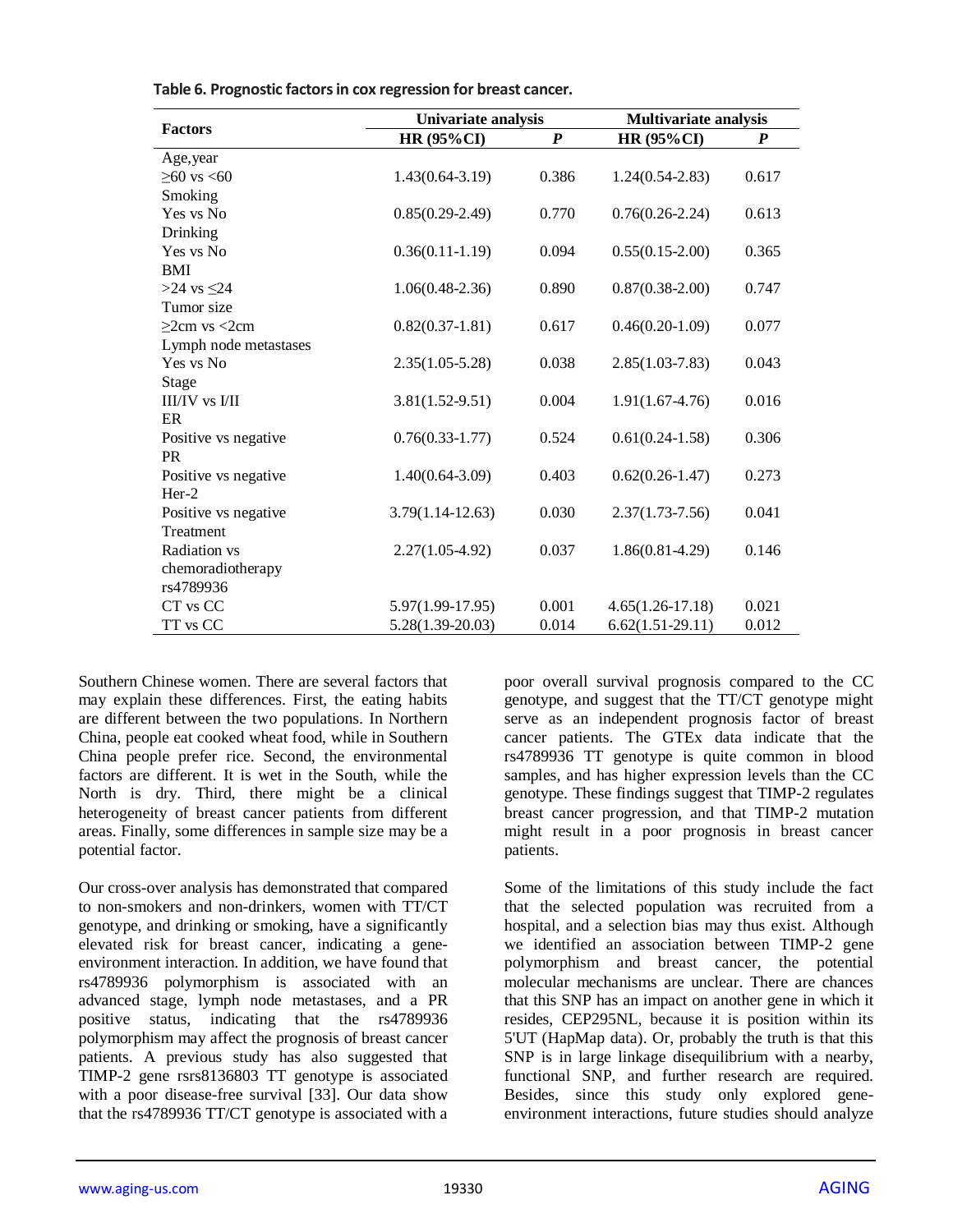gene-gene interactions that might affect the susceptibility to breast cancer.

In conclusion, our data demonstrate that the TIMP-2 gene rs4789936 polymorphism is associated with an elevated risk of breast cancer in Southern Chinese women, and indicate that it might serve as an independent prognosis factor for breast cancer patients.

## **MATERIALS AND METHODS**

### **Patient population**

The study consisted of a case-control population and a follow-up population of breast cancer patients. For casecontrol population, we enrolled 480 breast cancer patients and 530 healthy controls from the Department of Women's Cancer, Hunan Cancer Hospital (The Affiliated Cancer Hospital of Xiangya School of Medicine, Central South University). Criteria for enrollment were the following: All cases were newly diagnosed by pathology diagnosis; they were Han ethnic, and aged from 25 to 70 years old. Cases with other types of tumors, cardiovascular diseases, severe infectious disease, and immune disease were excluded. The control population was recruited from the physical examination center of the hospital during the same period. The follow-up population was from the case group.

General data of all human subjects were collected including age, height, and weight for calculating the body mass index (BMI), and the history of smoking and drinking. For the case group, we also collected the tumor size, lymph node metastases, stage, the status of estrogen receptor (ER), progesterone receptor (PR), Her-2, and treatment. A telephone follow-up was performed, and the primary outcome was overall survival (defined as the time from surgery to death). This study was approved by the ethics committee of Hunan Cancer Hospital. Written informed consent was obtained from all study subjects.

#### **Blood sampling and genotyping**

rs4789936 with minor allele frequency> 5% in East Asian population was selected for this study. 5 ml of fasting peripheral blood was collected from each participant, and was stored in anti-coagulative tubes with EDTA-disodium salt. The genomic DNA was extracted by TaKaRa Genome DNA Extraction Kit (Dalian Biological Engineering CO., LTD, China), and stored at -20°C.

The single nucleotide polymorphism (SNP) was genotyped by polymerase chain reaction restriction fragment length polymorphism (PCR-RFLP) method. The primer sequences of TIMP-2 gene rs4789936 were designed by Primer Premier 5.0, and synthesized in Shanghai Sangon biotech Co., Ltd (ACGTTG GATGGCGTC, TCACTACCTACAAAG). The PCR reaction was performed in a total volume of 25 µl, including 5.0  $\mu$ l of DNA template, 2.5 $\mu$ l of 10×Buffer, 2.0µl of MgC12, 0.5µl of dNTPs, each 0.5µl of forward and reverse primers, 0.2µl of Taq enzyme, and 13.8 µl of  $ddH<sub>2</sub>O$ . The amplification conditions of PCR were as follows, starting with pre-denaturation at 94°C for 2 min; followed by 36 cycles of 94°C degeneration for 20s, 53°C annealing for 30s, 72°C extension for 30s; and finally, 72°C extension for 10 min. Purity of the PCR products was examined by 2% agarose gel electrophoresis. The PCR products of rs4789936 were digested, and the digested products were analyzed by 3% agarose gel electrophoresis and visualized by UV light. Random samples of the PCR products were selected for direct sequencing to verify the accuracy and reliability of the genotyping results.

### **Statistical analysis**

SPSS 20.0 statistical package was used to perform the statistical analyses. The quantitative variables were expressed using mean±standard deviation, and t test was used for the comparison between case group and control group. The genotype frequency of cases and controls was compared using the Chi-square test. Hardy-Weinberg equilibrium test was performed in the control group. For rs4789936 polymorphism, we used five models for compassion: homozygote model (TT vs CC), heterozygote model (CT vs CC), dominant model (CT+TT vs CC), recessive model (TT vs CT+CC), and allele model (T vs C). Univariate and multivariate (adjusting for age, BMI, smoking, and drinking) logistic regression analyses were used to calculate the odds ratios (ORs) of breast cancer, and the 95% confidence intervals (CIs). Stratified analysis was performed according to age  $(\geq 60 \text{ vs } \leq 60)$ , smoking (Yes vs No), drinking (Yes vs No), and BMI ( $>24$  vs  $\leq 24$ ). The cross-over analysis was used to estimate the geneenvironment interactions (gene-smoking, genedrinking). We also explored the relationship between clinical parameters and genotype distribution (tumor size, lymph node metastases, stage, ER, PR, Her-2 and treatment). The Kaplan-Meier analysis was used to compare overall survival (OS) among different genotypes. Univariate and multivariate (age, smoking, drinking, tumor size, lymph node metastases, stage, ER, PR, Her-2 and treatment) cox regression analyses were used to determine the relationship between genotype and breast cancer prognosis. Hazard ratio (HR) and 95% CI were also calculated. *P*<0.05 was considered significant.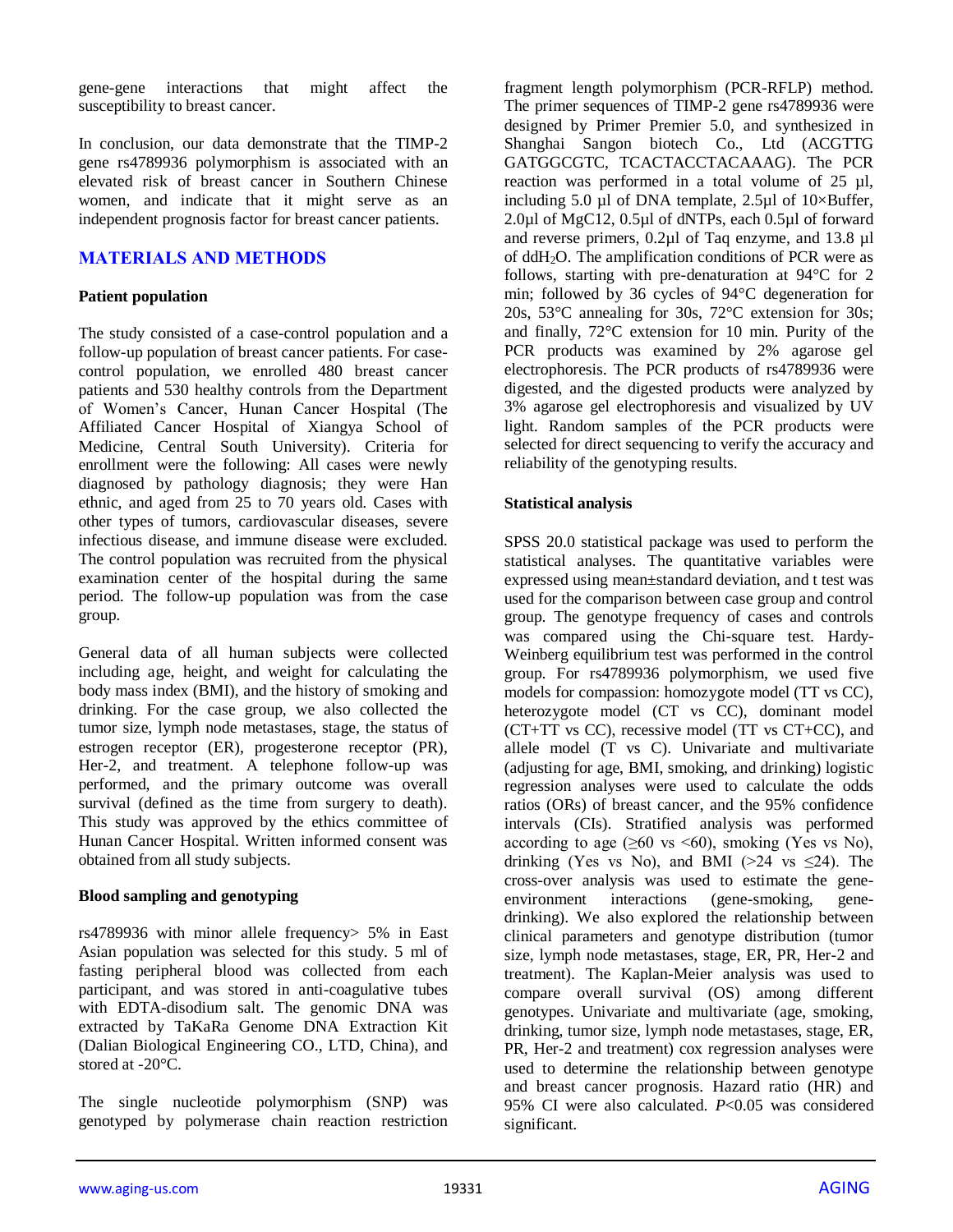#### **Abbreviations**

TIMP-2: Tissue inhibitor metalloproteinase-2; OR: odds ratio; CI: confidence interval; MMP: matrix metalloproteinase; BMI: body mass index; PR: progesterone receptor; ER: estrogen receptor; SNP: single nucleotide polymorphism; PCR-RFLP: polymerase chain reaction restriction fragment length polymorphism; HR: hazard ratio; T: thymine (T); C: cytosine.

## **AUTHOR CONTRIBUTIONS**

LJY designed the study. LGM analyzed and interpreted the data, and wrote the manuscript. LJY proofread the final version. All authors read and approved the final manuscript.

## **CONFLICTS OF INTEREST**

The authors declare that they have no conflicts of interest.

## **FUNDING**

This study is supported by the Natural Science Foundation of Hunan Province (2020JJ8063).

#### **REFERENCES**

1. Bray F, Ferlay J, Soerjomataram I, Siegel RL, Torre LA, Jemal A. Global cancer statistics 2018: GLOBOCAN estimates of incidence and mortality worldwide for 36 cancers in 185 countries. CA Cancer J Clin. 2018; 68:394–424.

<https://doi.org/10.3322/caac.21492> PMI[D:30207593](https://pubmed.ncbi.nlm.nih.gov/30207593)

- 2. Chen W, Zheng R, Baade PD, Zhang S, Zeng H, Bray F, Jemal A, Yu XQ, He J. Cancer statistics in China, 2015. CA Cancer J Clin. 2016; 66:115–32. <https://doi.org/10.3322/caac.21338> PMI[D:26808342](https://pubmed.ncbi.nlm.nih.gov/26808342)
- 3. Feng RM, Zong YN, Cao SM, Xu RH. Current cancer situation in China: good or bad news from the 2018 global cancer statistics? Cancer Commun (Lond). 2019; 39:22. <https://doi.org/10.1186/s40880-019-0368-6> PMID[:31030667](https://pubmed.ncbi.nlm.nih.gov/31030667)
- 4. Chen W. Cancer statistics: updated cancer burden in China. Chin J Cancer Res. 2015; 27:1. <https://doi.org/10.3978/j.issn.1000-9604.2015.02.07> PMID[:25717219](https://pubmed.ncbi.nlm.nih.gov/25717219)
- 5. Ma HM, Wang L, Shi JF, Ying JM, Zhu J, Chen LL, Yue XP, Gong JY, Li X, Wang JL, Dai M. [A systematic review of international simulation models on the natural history of breast cancer: current understanding and challenges

for Chinese-population-specific model development]. Zhonghua Liu Xing Bing Xue Za Zhi. 2017; 38:1419–25. [https://doi.org/10.3760/cma.j.issn.0254-](https://doi.org/10.3760/cma.j.issn.0254-6450.2017.10.025) [6450.2017.10.025](https://doi.org/10.3760/cma.j.issn.0254-6450.2017.10.025) PMI[D:29060992](https://pubmed.ncbi.nlm.nih.gov/29060992)

- 6. Abdel-Rahman O, Cheung WY. Impact of smoking history on the outcomes of women with early-stage breast cancer: a secondary analysis of a randomized study. Med Oncol. 2018; 35:68. <https://doi.org/10.1007/s12032-018-1129-0> PMI[D:29644504](https://pubmed.ncbi.nlm.nih.gov/29644504)
- 7. Ellingjord-Dale M, Vos L, Hjerkind KV, Hjartåker A, Russnes HG, Tretli S, Hofvind S, Dos-Santos-Silva I, Ursin G. Alcohol, physical activity, smoking, and breast cancer subtypes in a large, nested case-control study from the norwegian breast cancer screening program. Cancer Epidemiol Biomarkers Prev. 2017; 26:1736–44. <https://doi.org/10.1158/1055-9965.EPI-17-0611> PMI[D:28877889](https://pubmed.ncbi.nlm.nih.gov/28877889)
- 8. Laudisio D, Barrea L, Muscogiuri G, Annunziata G, Colao A, Savastano S. Breast cancer prevention in premenopausal women: role of the mediterranean diet and its components. Nutr Res Rev. 2019. [Epub ahead of print]. <https://doi.org/10.1017/S0954422419000167>

PMI[D:31571551](https://pubmed.ncbi.nlm.nih.gov/31571551)

- 9. Lovett JL, Chima MA, Wexler JK, Arslanian KJ, Friedman AB, Yousif CB, Strassmann BI. Oral contraceptives cause evolutionarily novel increases in hormone exposure: a risk factor for breast cancer. Evol Med Public Health. 2017; 2017:97–108. <https://doi.org/10.1093/emph/eox009> PMI[D:28685096](https://pubmed.ncbi.nlm.nih.gov/28685096)
- 10. Chandler MR, Bilgili EP, Merner ND. A review of wholeexome sequencing efforts toward hereditary breast cancer susceptibility gene discovery. Hum Mutat. 2016; 37:835–46.

<https://doi.org/10.1002/humu.23017> PMID[:27226120](https://pubmed.ncbi.nlm.nih.gov/27226120)

- 11. Irminger-Finger I, Siegel BD, Leung WC. The functions of breast cancer susceptibility gene 1 (BRCA1) product and its associated proteins. Biol Chem. 1999; 380:117–28. <https://doi.org/10.1515/BC.1999.019> PMI[D:10195418](https://pubmed.ncbi.nlm.nih.gov/10195418)
- 12. Hao JQ, Zhang QK, Zhou YX, Chen LH, Wu PF. Association between circulating leptin concentration and G-2548A gene polymorphism in patients with breast cancer: a meta-analysis. Arch Med Sci. 2019; 15:275–83.

<https://doi.org/10.5114/aoms.2018.75638> PMI[D:30899280](https://pubmed.ncbi.nlm.nih.gov/30899280)

13. Ibrahimi M, Jamalzei B, Akbari ME, Ibrahimi R, Alaei M, Moossavi M, Mohammadoo-Khorasani M. Association between interleukin 4 (IL-4) VNTR, gene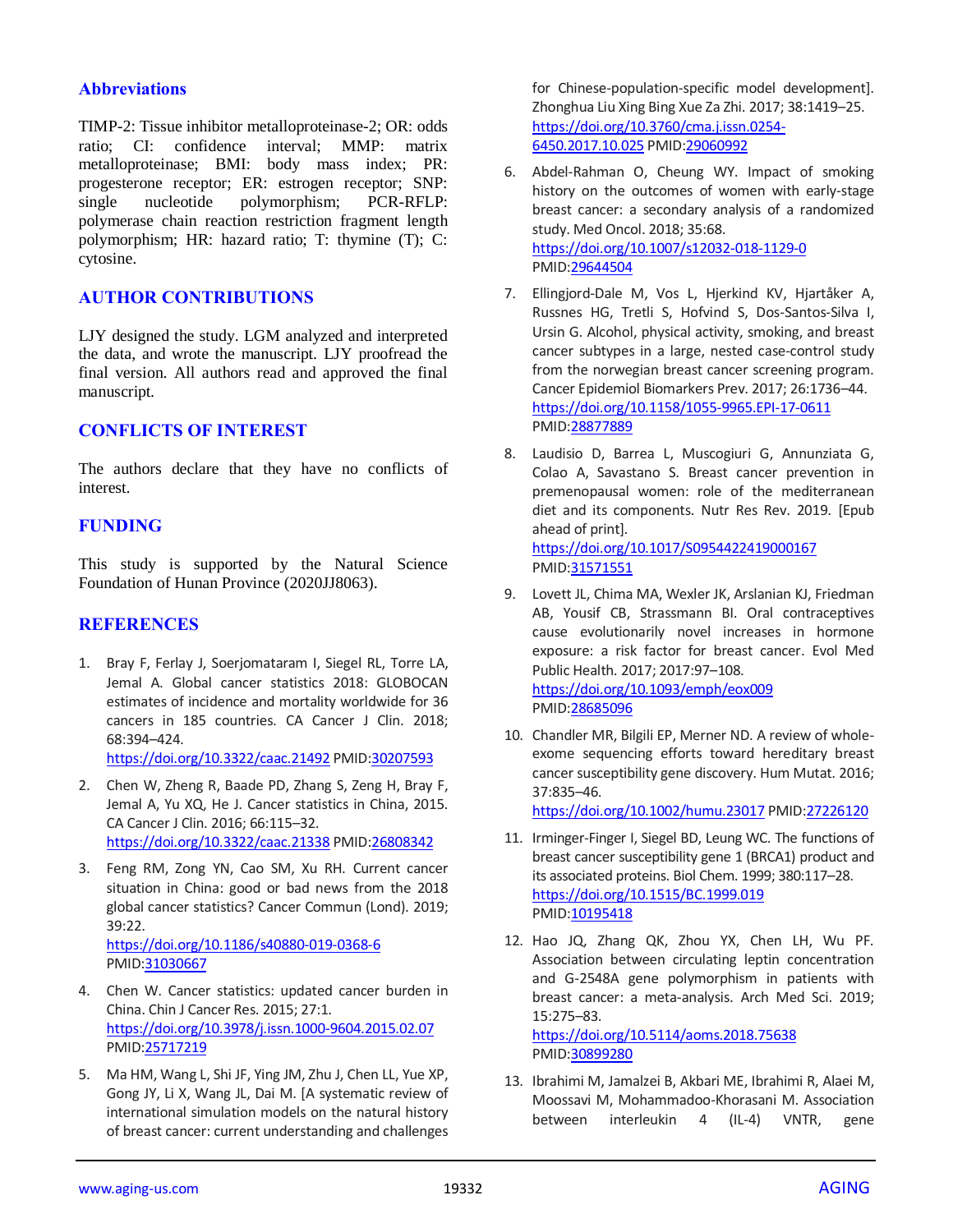polymorphism, and breast cancer susceptibility in Iranian population: experimental and web base analysis. Bratisl Lek Listy. 2018; 119:651–54. [https://doi.org/10.4149/BLL\\_2018\\_116](https://doi.org/10.4149/BLL_2018_116) PMID[:30345774](https://pubmed.ncbi.nlm.nih.gov/30345774)

- 14. Costa-Silva DR, Barros-Oliveira MD, Borges RS, Tavares CB, Borges US, Alves-Ribeiro FA, Silva VC, Silva BB. Insulin-like growth factor 1 gene polymorphism and breast cancer risk. An Acad Bras Cienc. 2016; 88:2349–56. <https://doi.org/10.1590/0001-3765201620160169> PMID[:27925035](https://pubmed.ncbi.nlm.nih.gov/27925035)
- 15. Verstappen J, Von den Hoff JW. Tissue inhibitors of metalloproteinases (TIMPs): their biological functions and involvement in oral disease. J Dent Res. 2006; 85:1074–84. <https://doi.org/10.1177/154405910608501202>

PMID[:17122157](https://pubmed.ncbi.nlm.nih.gov/17122157)

- 16. Li X, Deng D, Xue J, Qu L, Achilefu S, Gu Y. Quantum dots based molecular beacons for in vitro and in vivo detection of MMP-2 on tumor. Biosens Bioelectron. 2014; 61:512–18. <https://doi.org/10.1016/j.bios.2014.05.035> PMID[:24951921](https://pubmed.ncbi.nlm.nih.gov/24951921)
- 17. Ara T, Kusafuka T, Inoue M, Kuroda S, Fukuzawa M, Okada A. Determination of imbalance between MMP-2 and TIMP-2 in human neuroblastoma by reversetranscription polymerase chain reaction and its correlation with tumor progression. J Pediatr Surg. 2000; 35:432–37. [https://doi.org/10.1016/s0022-3468\(00\)90208-2](https://doi.org/10.1016/s0022-3468(00)90208-2) PMID[:10726683](https://pubmed.ncbi.nlm.nih.gov/10726683)
- 18. Zhang DY, Wang J, Zhang GQ, Chu XQ, Zhang JL, Zhou Y. Correlations of MMP-2 and TIMP-2 gene polymorphisms with the risk and prognosis of gastric cancer. Int J Clin Exp Med. 2015; 8:20391–401. PMID[:26884955](https://pubmed.ncbi.nlm.nih.gov/26884955)
- 19. Bayramoglu A, Gunes HV, Metintas M, Değirmenci I, Mutlu F, Alataş F. The association of MMP-9 enzyme activity, MMP-9 C1562T polymorphism, and MMP-2 and -9 and TIMP-1, -2, -3, and -4 gene expression in lung cancer. Genet Test Mol Biomarkers. 2009; 13:671–78. <https://doi.org/10.1089/gtmb.2009.0053> PMID[:19814619](https://pubmed.ncbi.nlm.nih.gov/19814619)
- 20. Yaykaşli KO, Kayikçi MA, Yamak N, Soğuktaş H, Düzenli S, Arslan AO, Metın A, Kaya E, Hatıpoğlu ÖF. Polymorphisms in MMP-2 and TIMP-2 in turkish patients with prostate cancer. Turk J Med Sci. 2014; 44:839–43. PMID[:25539555](https://pubmed.ncbi.nlm.nih.gov/25539555)
- 21. Wang N, Zhou S, Fang XC, Gao P, Qiao Q, Wu T, He XL.

MMP-2, -3 and TIMP-2, -3 polymorphisms in colorectal cancer in a Chinese han population: a case-control study. Gene. 2020; 730:144320. <https://doi.org/10.1016/j.gene.2019.144320> PMI[D:31887330](https://pubmed.ncbi.nlm.nih.gov/31887330)

- 22. Wang K, Wang G, Huang S, Luo A, Jing X, Li G, Zhou Y, Zhao X. Association between TIMP-2 gene polymorphism and breast cancer in han Chinese women. BMC Cancer. 2019; 19:446. <https://doi.org/10.1186/s12885-019-5655-8> PMI[D:31088428](https://pubmed.ncbi.nlm.nih.gov/31088428)
- 23. Chowdhury A, Brinson R, Wei B, Stetler-Stevenson WG. Tissue inhibitor of metalloprotease-2 (TIMP-2): bioprocess development, physicochemical, biochemical, and biological characterization of highly expressed recombinant protein. Biochemistry. 2017; 56:6423–33. <https://doi.org/10.1021/acs.biochem.7b00700>
	- PMI[D:29140689](https://pubmed.ncbi.nlm.nih.gov/29140689)
- 24. Vincent ZL, Mitchell MD, Ponnampalam AP. Regulation of MT1-MMP/MMP-2/TIMP-2 axis in human placenta. J Inflamm Res. 2015; 8:193–200. <https://doi.org/10.2147/JIR.S88039> PMI[D:26491367](https://pubmed.ncbi.nlm.nih.gov/26491367)
- 25. Niu LN, Zhang L, Jiao K, Li F, Ding YX, Wang DY, Wang MQ, Tay FR, Chen JH. Localization of MMP-2, MMP-9, TIMP-1, and TIMP-2 in human coronal dentine. J Dent. 2011; 39:536–42. <https://doi.org/10.1016/j.jdent.2011.05.004> PMI[D:21641958](https://pubmed.ncbi.nlm.nih.gov/21641958)
- 26. van Waveren C, Sun Y, Cheung HS, Moraes CT. Oxidative phosphorylation dysfunction modulates expression of extracellular matrix—remodeling genes and invasion. Carcinogenesis. 2006; 27:409–18. <https://doi.org/10.1093/carcin/bgi242> PMI[D:16221732](https://pubmed.ncbi.nlm.nih.gov/16221732)
- 27. Bekes EM, Schweighofer B, Kupriyanova TA, Zajac E, Ardi VC, Quigley JP, Deryugina EI. Tumor-recruited neutrophils and neutrophil TIMP-free MMP-9 regulate coordinately the levels of tumor angiogenesis and efficiency of Malignant cell intravasation. Am J Pathol. 2011; 179:1455–70.

<https://doi.org/10.1016/j.ajpath.2011.05.031> PMI[D:21741942](https://pubmed.ncbi.nlm.nih.gov/21741942)

- 28. Culhaci N, Metin K, Copcu E, Dikicioglu E. Elevated expression of MMP-13 and TIMP-1 in head and neck squamous cell carcinomas may reflect increased tumor invasiveness. BMC Cancer. 2004; 4:42. <https://doi.org/10.1186/1471-2407-4-42> PMID: 15291964
- 29. Gao R, Yu H, Zhao Q, Wang S, Bai B. Role of MMP-2(- 1306 C/T) and TIMP-2(-418G/C) polymorphism in Chinese han patients with acne vulgaris. Biomed Res